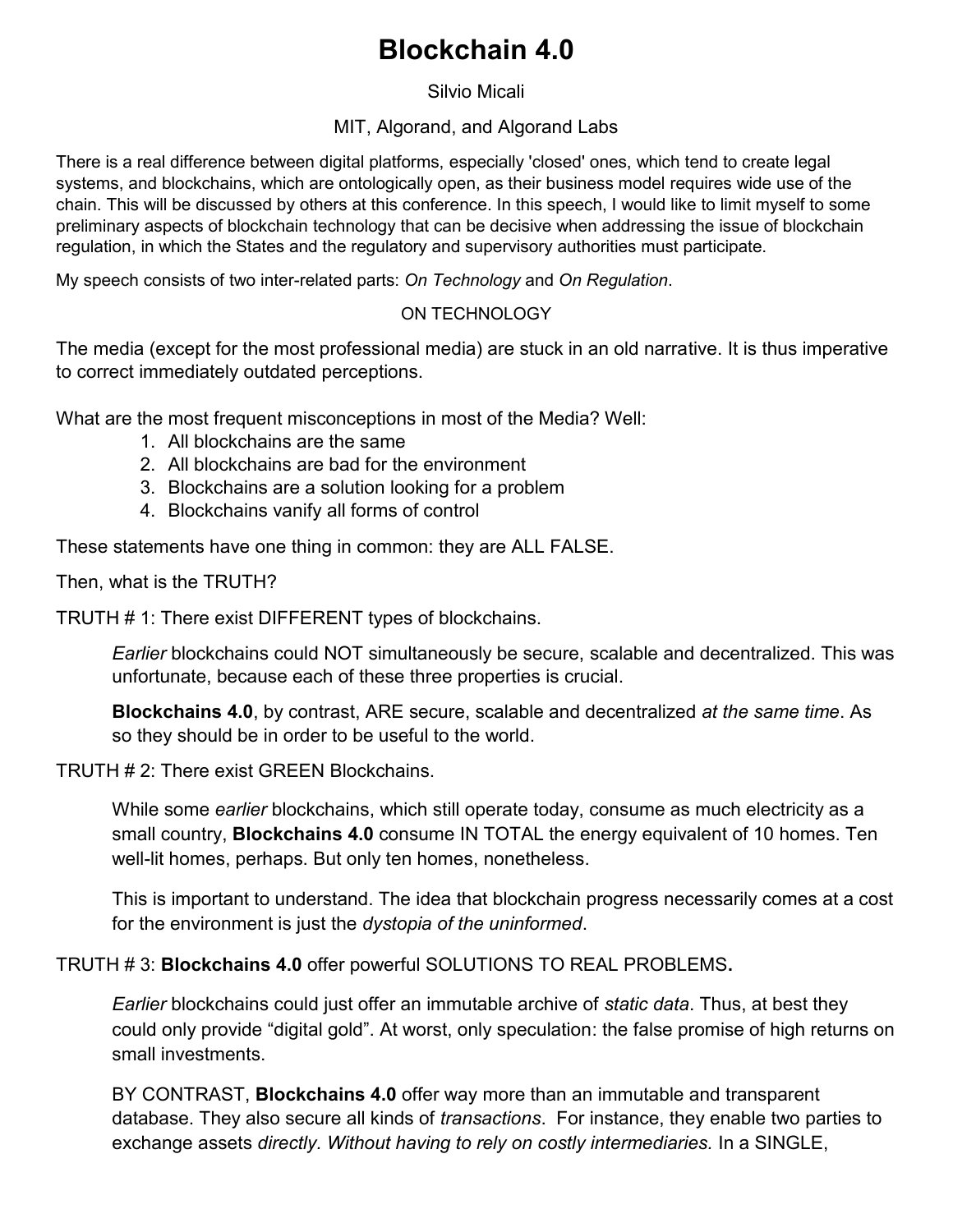INDIVISIBLE transaction. In just a few seconds. With total security. And at the cost of *a fraction of a cent*.

Such security and such time and cost efficiencies are crucial to small and medium enterprises and wherever economic development is needed. Because *traditional mediators are too costly and do not have the time or the financial incentives to enroll ordinary people and help them in their ordinary transactions.* 

TRUTH # 4: **Blockchains 4.0** guarantee *a priori* compliance with clearly established rules.

Traditionally, regulators could rely only ex post inspection to verify that the rules of the game have been followed.

BY CONTRAST, in **Blockchains 4.0**, super efficient smart contracts can *automatically* guarantee that agreed rules are indeed followed without any supervision. This may actually vastly simplify the role of regulators. For instance, Blockchains 4.0 may algorithmically prevent that securities end up in the hands of non-accredited investors.

More holistically, the truth is that **Blockchains 4.0** are an instrument of *real* progress.

For the first time in Finance, bilateral exchanges can be truly simultaneous, secure, and *unmediated*. Mediators that add value to the transaction will always be welcome, but when the only function of a mediator is to enable the transaction itself, then what is welcome is a secure and efficient technology that *replaces* that mediator!

To be sure, some countries are lucky enough to have already in place payment systems that are electronic and extremely fast. Yet such payments are still *unilateral*. Even when they are used to purchase digital goods and services, *expensive* and *slow* architectures must be relied upon to guarantee that you will get what you are paying for. *Payment vs. Delivery* continues to be a major problem. Also when payments are super-fast. Only **Blockchains 4.0** have finally solved this vexing and century-old problem. But not only that.

**Blockchains 4.0** provide a sustainable, incorruptible platform on which air and water quality can be monitored by a multitude of independent actors, and thus with no cheating.

They provide a platform that is so efficient and so decentralized to really achieve financial inclusion.

They may enable regulators to participate in setting new, more articulated, and more currently relevant standards, and automatically guarantee that they will be followed.

They provide a technology enabling the Public Administration to become a "*transparent house",* All of this is possible TODAY, not in some mythical future. Cost, performance, and sustainability are no longer barriers to mass adoption. We must correct outdated narratives. And all of us, businesses, regulators, and researchers, must seek and be open to new information that is aligned with current reality**.** *The welcome reality of* **Blockchain 4.0.**

ON REGULATION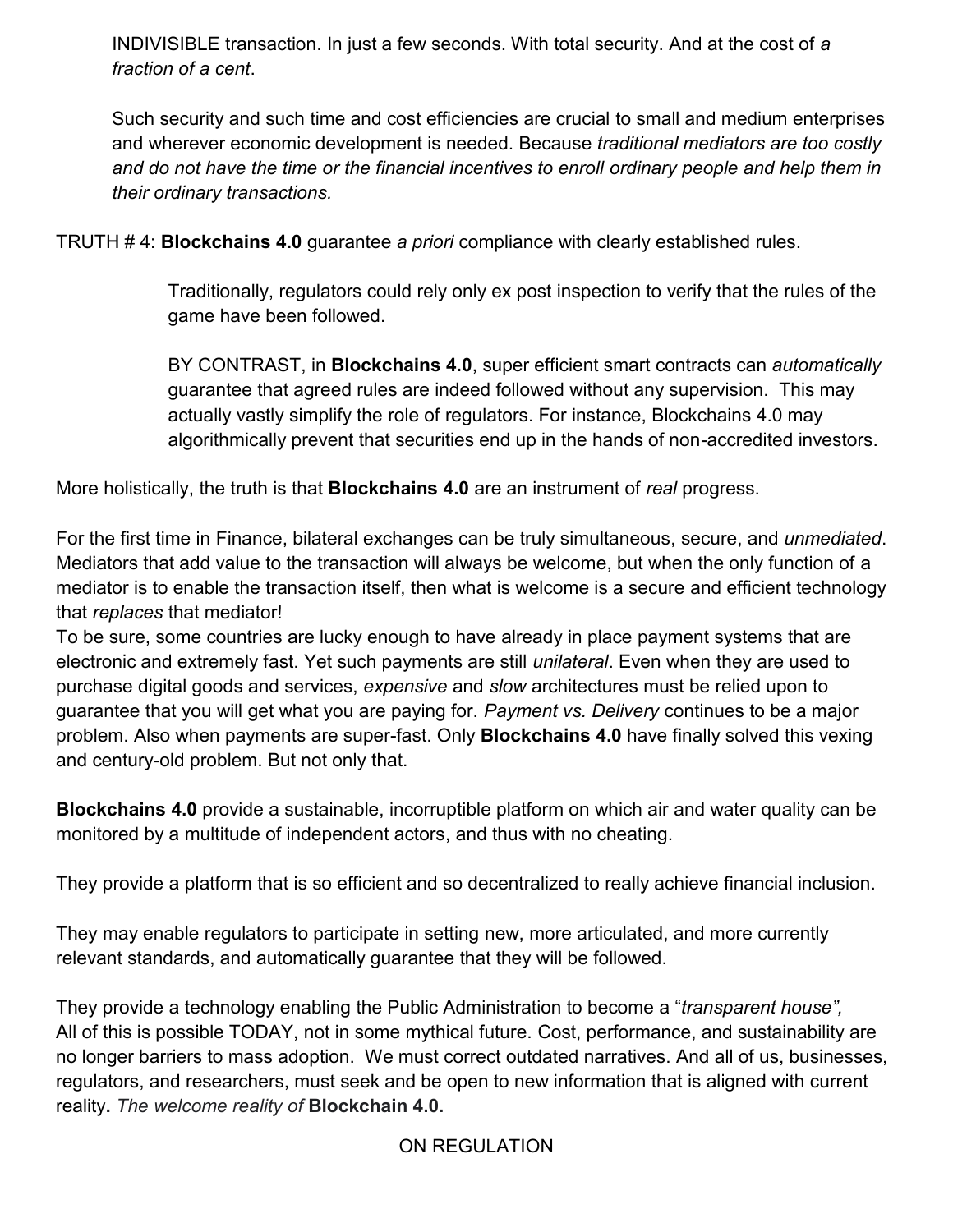It is urgent for regulators to intervene in blockchain matters *and* to do so *correctly*. To begin with, we must acknowledge that this is *not* an easy task. Correctly regulating the blockchain requires grappling with two major issues.

FIRST ISSUE: *Some blockchains out there are bad*. They promise financial inclusion, but they either fail to deliver on their promise or, worse, harm those who trusted them. This is a problem, because *bad blockchains cannot be punished.* Whereas the crypto wallets of individual criminals can be traced through forensic work, bad blockchains do *not* have a physical address. They do *not* have a phone number. They are everywhere and nowhere. There are no offices to seal shut. The platforms themselves cannot be shut down. If bad blockchains were to dominate the market of digital ledger technology, *it would be a collective nightmare*.

SECOND ISSUE: *Blockchain technology is already EXTREMELY popular and is here to stay.* The demand for this technology, in so many domains, cannot be suppressed. In the world there is a natural demand for transactions that do not need costly intermediation. For inclusive finance. For speedy, reliable, and transparent administration. With this kind of demand, the blockchain cannot be ruled out of existence. Nature abhors a vacuum. And in the absence of correct regulation, the risk is that *bad blockchains* will rush in to fill this vacuum and provide ineffective or harmful solutions to the ever-greater demand for this powerful technology.

## *Then, how to act?*

Because punishing bad blockchains is impossible and because the appeal of blockchain technology is irresistible, let me suggest that what the regulators should and can do is to allow *good blockchain projects* to fulfill the world's demand. And to do so *as quickly as possible*. With regulatory uncertainty, good blockchain projects will, by and large, refrain from entering the arena, and with outdated regulation, good blockchains will compete at a disadvantage with bad blockchains that simply ignore all rules. Thus, the danger is that this crucial and needed space will be filled by *bad blockchains,* which cannot be dislodged.

So: Can we distinguish which blockchains are good and which are bad? Which foster financial inclusion, and which do not? I think we can. Let me suggest seven *simple* tests that go a long way in this direction.

FIRST TEST: *Scalability.* Financial inclusion, by definition, needs scalability. So, a simple but very useful question is: *How many transactions per second are possible in this blockchain?* If the answer is, say, 16 transactions per second, then there CANNOT be any financial inclusion. There are billions of us and with this transaction rate you are lucky if you transact once a year. Such a blockchain can only support *speculation* and does NOT pass this test!

SECOND TEST: *The Cost of Basic Smart Contracts.* The quintessential basic smart contract is a *bilateral exchange*: I have an asset that you want, you have another asset (e.g., money) that I want, and we wish to swap them. Thus, *What is the cost of a bilateral exchange of assets in this blockchain?* If the answer is *"50 cents or more"*, then this blockchain cannot deliver financial inclusion! Because exchanging assets is the most fundamental form of trade −indeed the heart of commerce itself− and because 50 cents is an *exorbitant* amount when your salary is 50 Euros per month, or when the assets to be exchanged are worth only 10 Euros.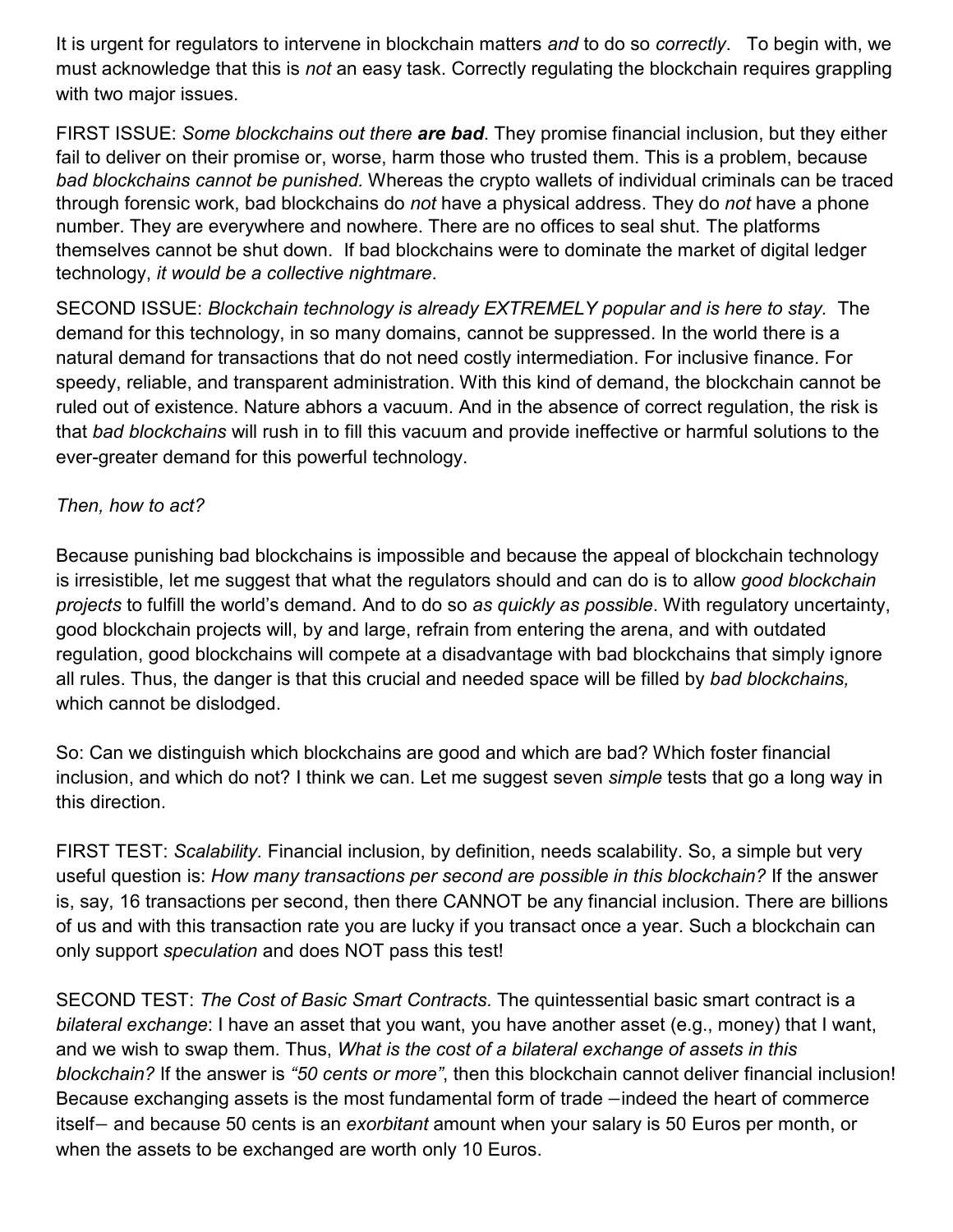THIRD TEST: *Environmental Sustainability.* Blockchains, like any other product, require energy to be produced and energy to operate. So, *How much power does this blockchain consume?* If the answer is *"a LOT of energy,"* then there is no hope for financial inclusion. And worse. Because the less privileged are the first to suffer from the degradation of the environment. A blockchain that is **bad** for the environment is a **bad** blockchain. Period.

FOURTH TEST: *Consensus.* Consensus is the fundamental process by which new blocks of transactions are chosen and added to the chain. So, let's ask: *Can anyone participate in the consensus protocol of this blockchain?* If the answer is: *"sure, as long as they buy a couple of supercomputers,"* then there cannot be any financial inclusion either. Because most of us cannot afford buying super computers. If the answer is *"Sorry: we already have a club of, say, 10, 20, or 100 agents who are in charge of choosing future blocks on behalf of all of us,"* then, again, there is no guarantee of financial inclusion. In fact, such an elitist club has the full power to *exclude* whomever they want from transacting.

FIFTH TEST: *Continuity of Service*. Let's put it simply: *How often is this blockchain 'down'?* If the answer is "for a few hours every month", then the chain is inappropriate for financial inclusion. Truly decentralized services do not frequently stop working. Speculation can easily skip a day, but essential financial services must operate without interruption.

SIXTH TEST: *Upgradability*. *Can this blockchain be upgraded? Has it ever been updated?* If the answer is "No, never. We are proud that the chain will continue to operate in the same way it has always operated," then, walk away. When new and safe technology becomes available, a blockchain must be able to incorporate it seamlessly, without interruption of service and in an automatic, decentralized manner. Only so can a blockchain continue to satisfy the needs of its community, today and tomorrow.

SEVENTH TEST: *Decentralized Interoperability*. We should never trust any blockchain, or any infrastructure for that matter, which would not allow us, when necessary, to transfer our assets and our information elsewhere. So: *Can this blockchain easily transfer assets and information to another blockchain? Can it do so in a decentralized fashion?* Unfortunately, most approaches to blockchain interoperability today are centralized, naïve, and dangerous. They envisage a few 'trustees' who would tell with absolutely authority, and hopefully with absolutely honesty, what is transferred from one blockchain to another. Introducing such centralization is very dangerous, because corrupting or hacking a few trustees is very easy. Moreover, imposing a proportionate fine upon a trustee who, maliciously or not, has made a mistake would be an *empty threat*. The value transacted across blockchains would be enormous, and no trustee would have the ability to pay fines commensurate to the damage done. Decentralization is the real source of security. Interoperability between two blockchains should be achieved directly by the two blockchains involved, without the intervention of anyone else. It is only a question of technology, and such technology is already mature. Let's not settle for anything less.

In conclusion: *What specific steps should regulators, in particular, and more generally governments, businesses, technologists, and citizens at large, take?* In my opinion, two steps: *education* and *experimentation*.